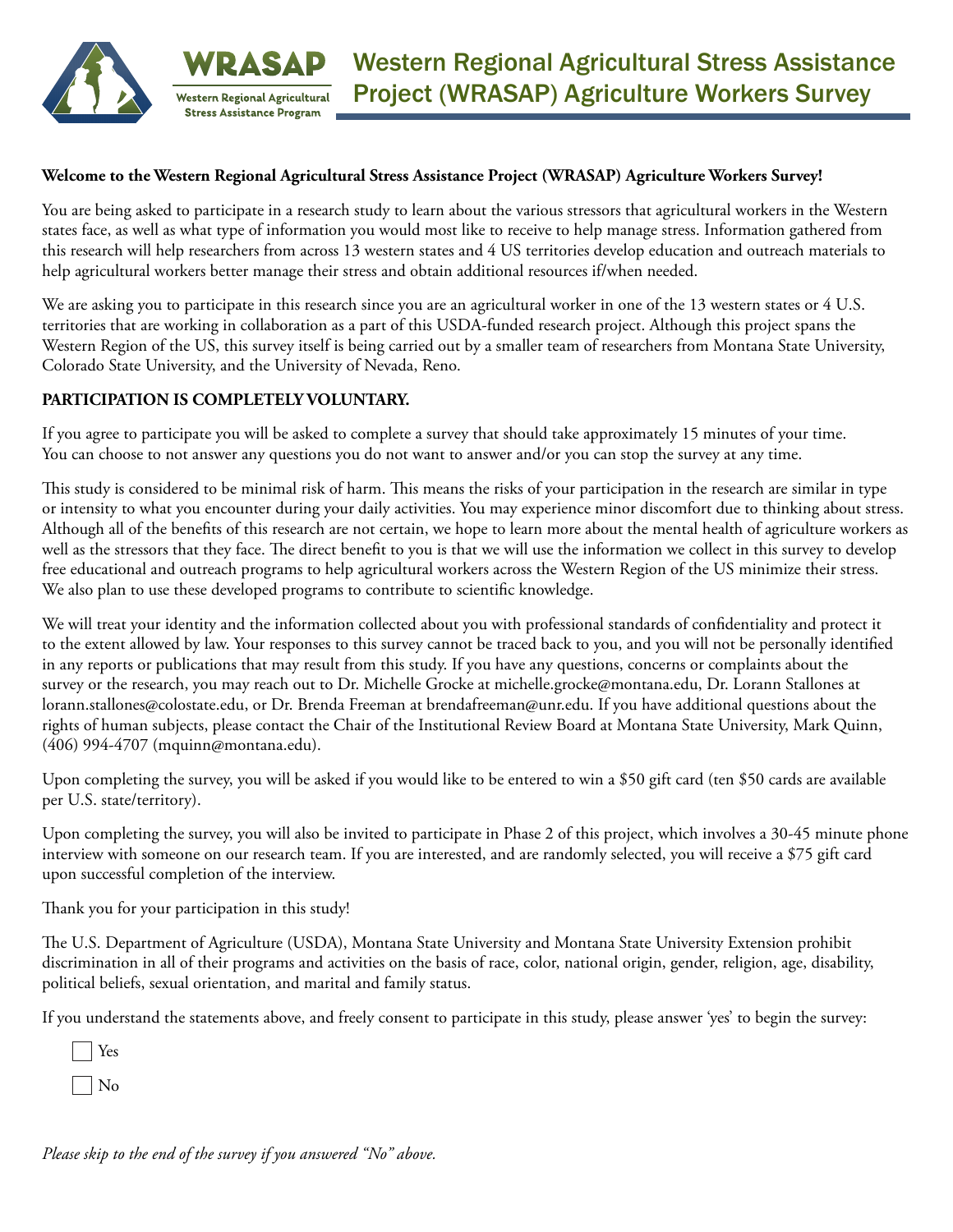The questions in this scale ask you about your feelings and thoughts during the last month. In each case, you will be asked to indicate how often you felt or thought a certain way. Fill in the circle that best fits your response to each question.

|                                                                                                                        | <b>Never</b> | <b>Almost Never</b> | <b>Sometimes</b> | <b>Fairly Often</b> | Very Often |
|------------------------------------------------------------------------------------------------------------------------|--------------|---------------------|------------------|---------------------|------------|
| In the last month, how often have you<br>been upset because of something that<br>happened unexpectedly?                |              |                     | C)               |                     |            |
| In the last month, how often have you<br>felt that you were unable to control the<br>important things in your life?    | ⌒            |                     |                  |                     |            |
| In the last month, how often have<br>you felt nervous and "stressed"?                                                  |              |                     | O)               |                     |            |
| In the last month, how often have you<br>felt confident about your ability to<br>handle your personal problems?        |              |                     |                  |                     |            |
| In the last month, how often have you<br>felt that things were going your way?                                         |              |                     |                  |                     |            |
| In the last month, how often have you<br>found that you could not cope with all<br>the things that you had to do?      |              |                     |                  |                     |            |
| In the last month, how often have<br>you been able to control irritations<br>in your life?                             | ◯            |                     | ⌒                | ⌒                   | $\bigcirc$ |
| Within the last month, how often have<br>you felt that you were on top of things?                                      |              |                     |                  |                     |            |
| In the last month, how often have you<br>been angered because of things that<br>were outside of your control?          | ◯            |                     |                  |                     |            |
| In the last month, how often have you<br>felt difficulties were piling up so high<br>that you could not overcome them? |              |                     |                  |                     |            |

During which season do you experience the most stress (please list the seasons in order, starting (1) with the one in which you experience most stress to the one with the least stress (4))?

**Example 3** Fall (Sept - Nov)

Winter (Dec - Feb)

Spring (March - May)

Summer (June - August)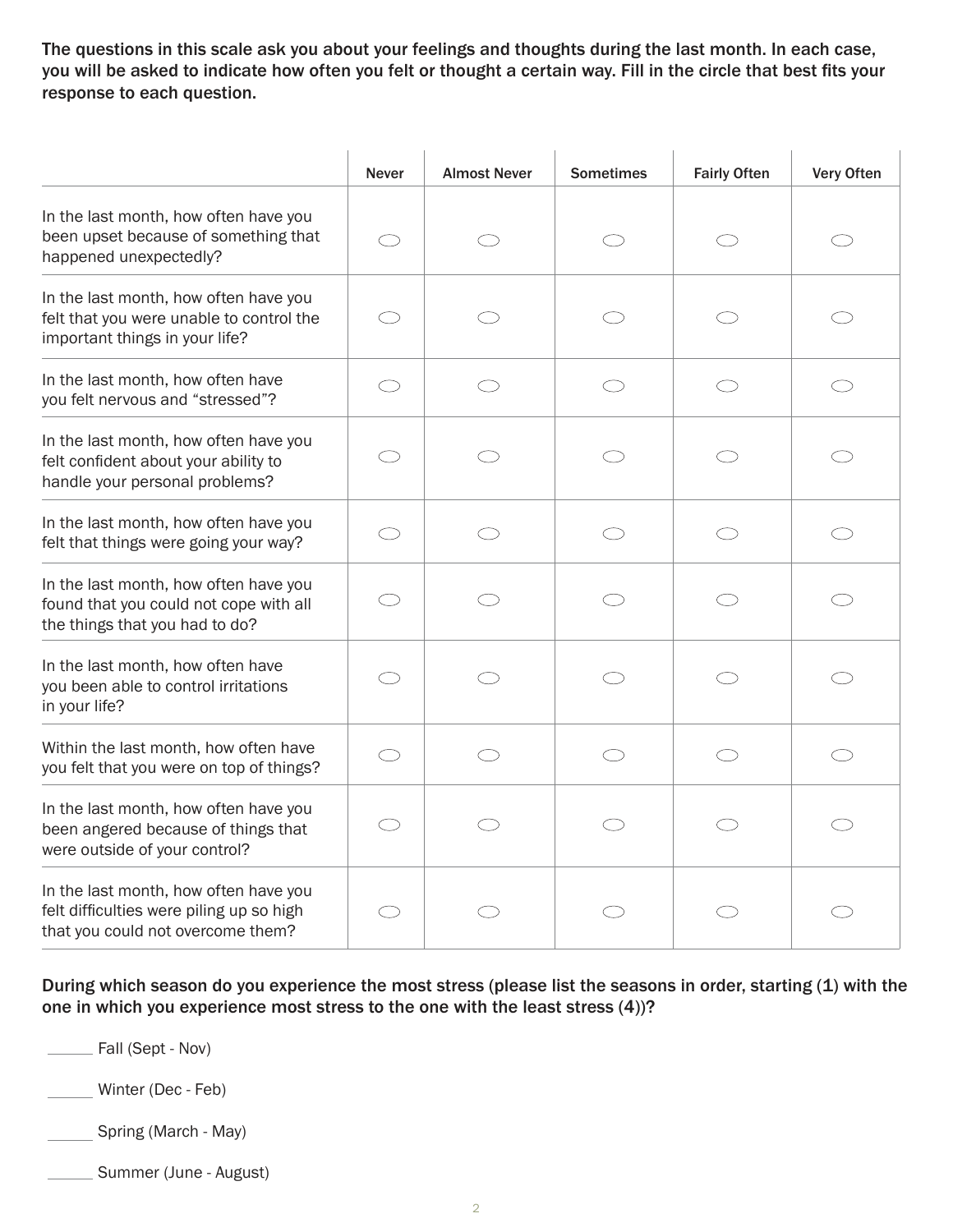# Within the last year, please indicate how often the following led you to experience stress:

|                                                                 | <b>Never</b> | <b>Almost Never</b> | <b>Fairly Often</b> | Very Often | <b>Not Applicable</b> |
|-----------------------------------------------------------------|--------------|---------------------|---------------------|------------|-----------------------|
| Lack of access to reliable/affordable<br>transportation         | ◯            | $\bigcirc$          | $\bigcirc$          | $\bigcirc$ | ◯                     |
| Cognitive/emotional disability                                  | $\bigcirc$   | $\bigcirc$          | $\bigcirc$          | $\bigcirc$ | $\bigcirc$            |
| <b>Community Violence</b>                                       | $\bigcirc$   | O                   | $\bigcirc$          | O          | $\bigcirc$            |
| COVID-19                                                        | O            | ( )                 | O                   | O          | $\bigcirc$            |
| Crop/plant disease                                              | $\bigcirc$   | $\bigcirc$          | $\bigcirc$          | $\bigcirc$ | $\bigcirc$            |
| Discrimination/racist treatment<br>in community                 | ◯            | ◯                   | ◯                   | ◯          | $\bigcirc$            |
| Difficulty getting to the United States<br>to work              | ◯            |                     | ◯                   | ◯          | ◯                     |
| Drug and alcohol use in the community                           | $\bigcirc$   | ◯                   | $\bigcirc$          | O          | $\bigcirc$            |
| Exposure to pesticides and other<br>chemicals                   | ◯            | ◯                   | $\bigcirc$          | ⌒          | $\bigcirc$            |
| Family separation                                               | $\bigcirc$   | ◯                   | $\bigcirc$          | ◯          | $\bigcirc$            |
| <b>Financial worries</b><br>(loans, debts, bank pressure, etc.) | ( )          |                     | ( )                 | O          | ◯                     |
| Grief (death of a loved one<br>or community member)             | O            |                     | ◯                   | ◯          | O                     |
| Illness/injury preventing ability to work                       |              |                     |                     |            |                       |
| Insecure job status                                             | ◯            | ⌒                   | ⌒                   | ◯          | ⌒                     |
| Long working hours                                              | O            |                     | O                   | ( )        | $\bigcirc$            |
| Lack of access to health insurance                              | $\bigcirc$   | O                   | $\bigcirc$          | O          | $\bigcirc$            |
| Lack of access to medical care                                  | ◯            | ◯                   | ◯                   | ◯          | ⌒                     |
| Lack of employer provided personal<br>protective equipment      | ◯            |                     | ◯                   | € €        | ⌒                     |
| Lack of entertainment in community                              | ◯            | ◯                   | ⌒                   | ◯          | ◯                     |
| Lack of drinking water, hand washing<br>facilities, toilets     | ⌒            | ◯                   | ◯                   | ◯          | ⌒                     |
| Lack of time (no time to rest, complete<br>tasks well, etc.)    | ◯            |                     | ◯                   | ⌒          |                       |
| Language barrier                                                | $\bigcirc$   | $\circlearrowright$ | ◯                   | $\bigcirc$ | $\bigcirc$            |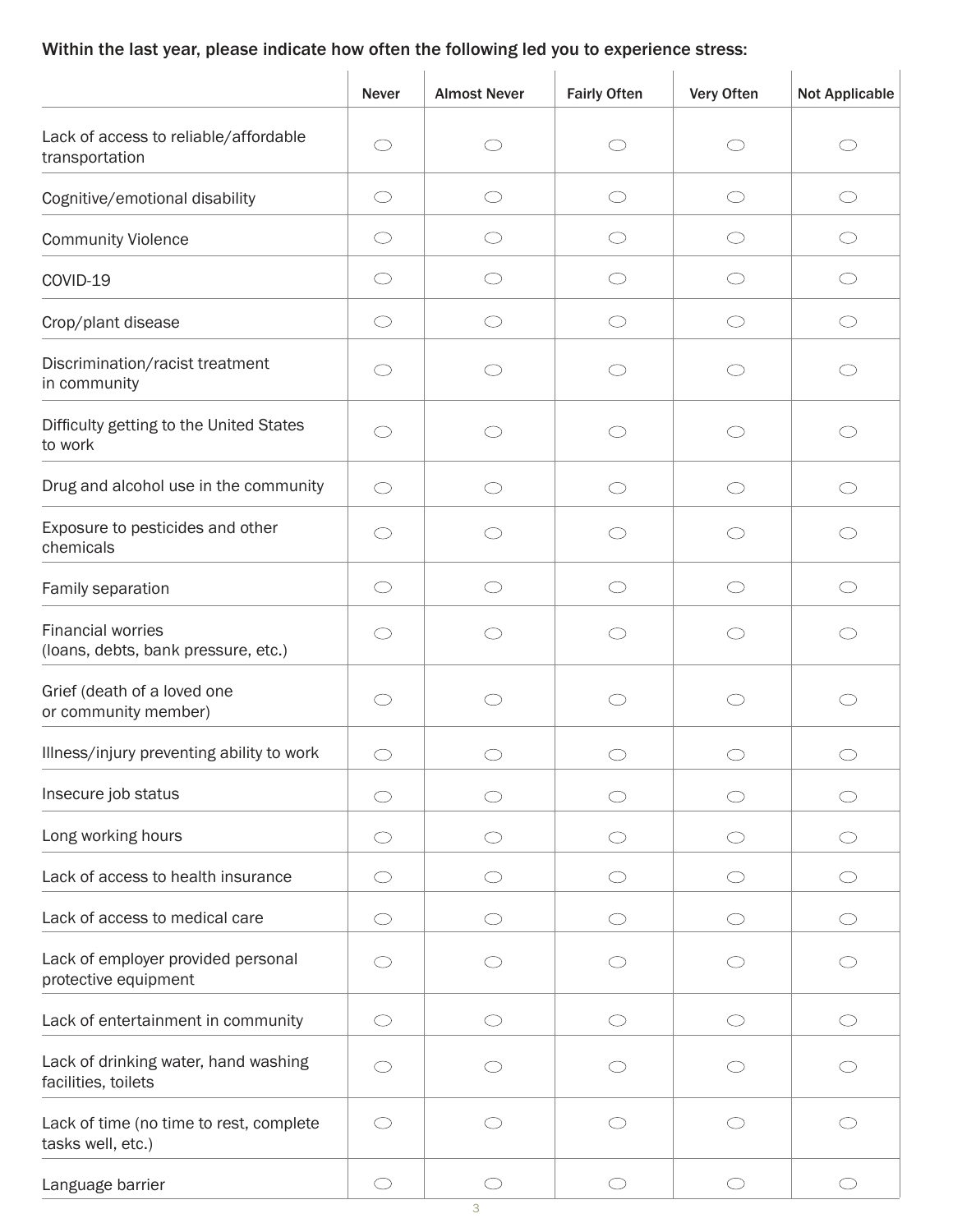## (continued) Within the last year, please indicate how often the following led you to experience stress:

|                                                                    | <b>Never</b> | <b>Almost Never</b> | <b>Fairly Often</b> | Very Often | <b>Not Applicable</b> |
|--------------------------------------------------------------------|--------------|---------------------|---------------------|------------|-----------------------|
| Issues with livestock (disease, injury,<br>reproductive issues)    | ◯            | ◯                   | ( )                 | O          | ()                    |
| Low wages                                                          | $\bigcirc$   | ◯                   | ◯                   | $\bigcirc$ | ◯                     |
| Mobile Lifestyle                                                   | O            | O                   | O                   | O          | O                     |
| Pesticide safety regulation violations                             | O            | O                   | O                   | O          | O                     |
| Physical disability                                                | ◯            | ◯                   | ◯                   | ◯          | ◯                     |
| Physical isolation (lack of nearby<br>services, health care, etc.) | C)           |                     | C)                  | C)         | O                     |
| Poor communication between other<br>workers and managers           | ◯            | ⌒                   | ⌒                   | ◯          | ◯                     |
| Social isolation (feeling lonely, lack<br>of community support)    | $\bigcirc$   | ◯                   | $\bigcirc$          | $\bigcirc$ | $\bigcirc$            |
| Substandard housing<br>(crowded, unclean)                          | $\bigcirc$   | ◯                   | ◯                   | ◯          | ⌒                     |
| Technology Issues (machinery<br>breakdown, etc.)                   | $\bigcirc$   | ◯                   | $\bigcirc$          | $\bigcirc$ | $\bigcirc$            |
| Working in intense wildfire smoke<br>conditions                    | ◯            | ⌒                   | $\bigcirc$          | $\bigcirc$ | ◯                     |
| Lack of work/family balance                                        | O            | ◯                   | ◯                   | O          | ◯                     |
| Working in either cold or hot weather                              | ◯            |                     | ⌒                   | ⌒          | ◯                     |
| Other stressor, not listed                                         | ◯            |                     | ◯                   | ◯          | ⌒                     |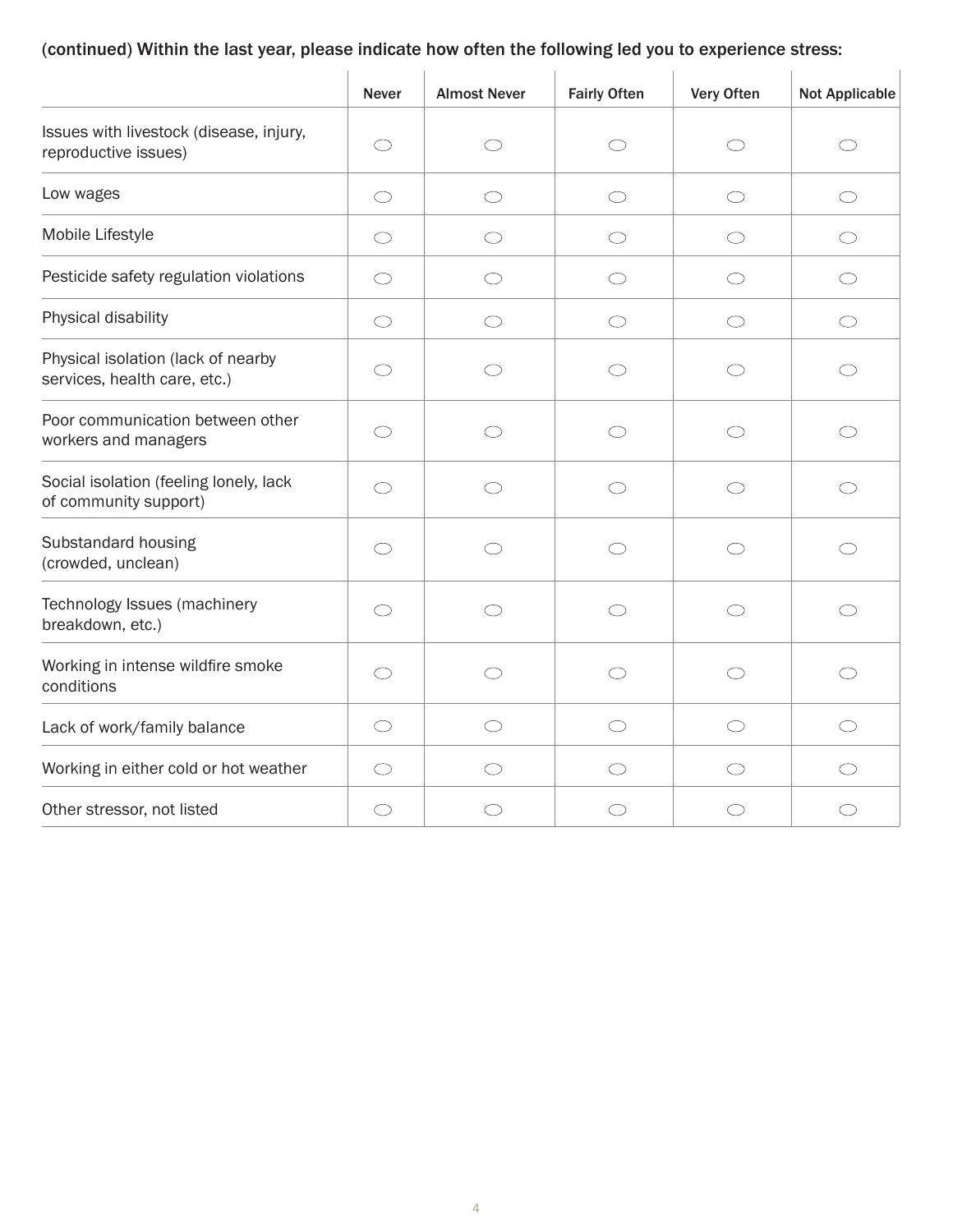To help you manage and/or cope with your stress, how interested would you be to learn about the following topics if the content was made available to you? Fill in the circle that best fits your response:

|                                                                               | No Interest | <b>Neutral</b> | Interested | Very Interested |
|-------------------------------------------------------------------------------|-------------|----------------|------------|-----------------|
| Alcohol and/or Drug Misuse Cessation/Rehabilitation                           | ◯           | $\bigcirc$     | ◯          | ◯               |
| Career/Vocational Support                                                     |             | ( )            |            | O               |
| <b>Financial Assistance</b>                                                   | O           | $\bigcirc$     | O          | $\bigcirc$      |
| <b>Grief Counseling</b>                                                       | ⌒           | ◯              | ⌒          | ◯               |
| Help learning to speak English                                                | ◯           | $\bigcirc$     | ⌒          | $\bigcirc$      |
| Help with getting a driver's license                                          |             | C)             |            | O               |
| Help with getting your kids to school                                         |             | ()             |            | $\bigcirc$      |
| <b>Mental Health Counseling</b>                                               | ◯           | $\bigcirc$     | ( )        | $\bigcirc$      |
| Mindfulness (breathing exercises, relaxation<br>techniques, meditation, yoga) |             |                |            |                 |
| <b>Nutrition and Cooking</b>                                                  | ◯           | O              | ( )        | O               |
| Gardening                                                                     | ⌒           | ⌒              | ⌒          | ⌒               |
| Parenting                                                                     | $\bigcirc$  | $\bigcirc$     | ◯          | $\bigcirc$      |
| Physical Activity (strength training, cardio)                                 | ⌒           | $\bigcirc$     | ◯          | $\bigcirc$      |
| <b>Physical Rehabilitation</b>                                                | ◯           | ◯              | ⌒          | ◯               |
| Relationship Support (with coworkers/friends/family)                          | ( )         | ◯              | ( )        | ⌒               |
| <b>Retirement Planning</b>                                                    |             | $\bigcirc$     |            | $\bigcirc$      |
| Sleep                                                                         |             | ◯              |            | O               |
| <b>Support Groups</b>                                                         | ◯           | $\bigcirc$     | ◯          | $\bigcirc$      |
| <b>Stress Management</b>                                                      | O           | $\bigcirc$     | O          | $\bigcirc$      |
| Training on animal handling                                                   | ◯           | $\bigcirc$     |            | $\bigcirc$      |
| Training on pesticide safety                                                  | ⌒           | $\bigcirc$     | O          | $\bigcirc$      |
| Training on tractor and equipment driving<br>and safety                       |             | C)             |            | O               |
| Tobacco/Marijuana/Vaping Cessation                                            | ⌒           | $\bigcirc$     | ⌒          | $\bigcirc$      |
| Other Topic Not Listed                                                        | $\bigcirc$  | $\bigcirc$     | $\bigcirc$ | $\bigcirc$      |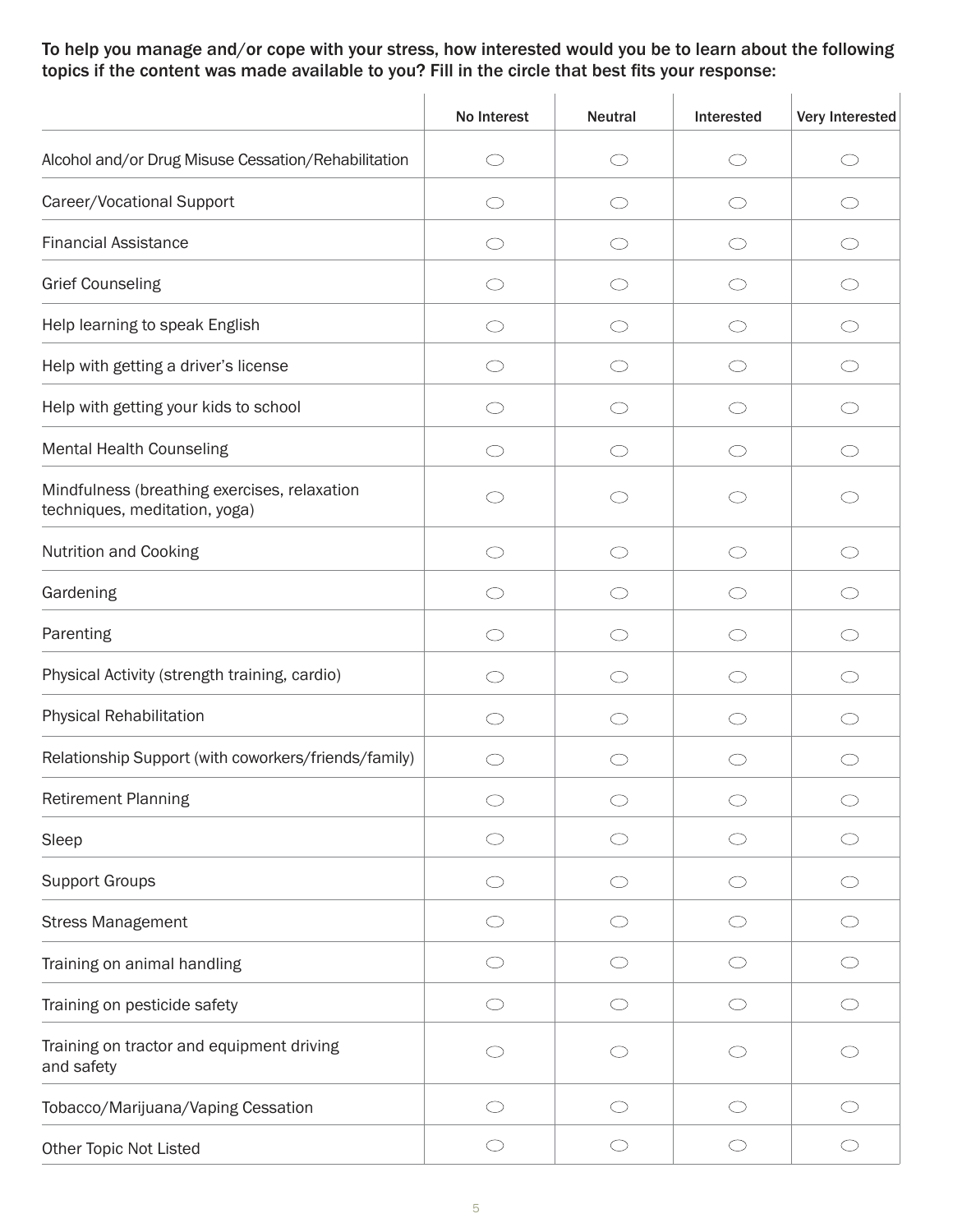## In thinking about the topics from the previous question that you are interested in learning about, how would you be interested in receiving this information? Select all that apply.

- $\circ$  Ag-specific telephone help line (e.g. Farm Aid)
- $\circ$  General telephone help line
- $\circ$  Face-to-face counseling
- $\circ$  Individual consultation
- $\bigcirc$  In-person class in your community
- $\circlearrowright$  Online or webinar class with an instructor
- $\circ$  Online, self-guided class on your own time (no instructor present)
- $\bigcirc$  Online library of resources
- Podcast
- $\circlearrowright$  Printed resources (e.g. newsletters, articles, factsheets) mailed to you
- $\circlearrowright$  Printed resources (e.g. newsletters, articles, factsheets) available at your local Extension office
- $\circlearrowright$  Printed resources (e.g. newsletters, articles, factsheets) available at grocery stores, gas stations, other local stores
- $\circ$  Radio
- O Religious/Church/Spiritual Leaders
- $\circ$  Social Media (e.g. Facebook)
- $\circ$  TV
- $\circlearrowright$  Telehealth counseling
- $\circlearrowright$  Other method of receiving information not listed  $\Box$

#### If the way you would like to learn about a specific topic varies by topic, please tell us more: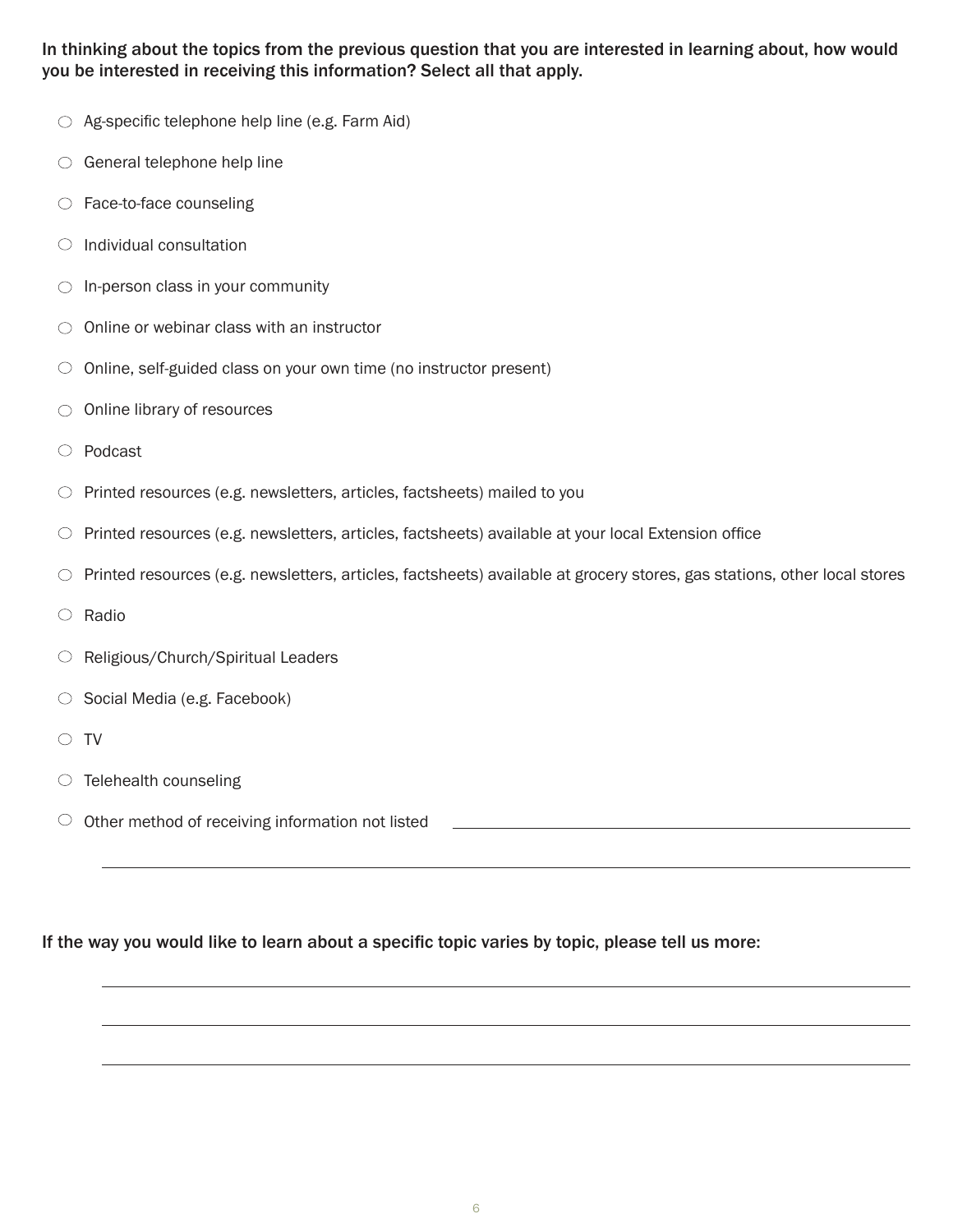## If all were available to you in your community, how likely would you be to make use of the following resources and learning opportunities?

|                                                                                                                                                                                                                                   | <b>Very Unlikely</b> | <b>Unlikely</b> | Likely | <b>Very Likely</b> |
|-----------------------------------------------------------------------------------------------------------------------------------------------------------------------------------------------------------------------------------|----------------------|-----------------|--------|--------------------|
| Discussing stress, health, and wellness topics with<br>someone you know well, at informal events (during a<br>potluck, at a backyard barbecue, coffee shop, etc.)                                                                 |                      |                 |        |                    |
| Discussing stress, health, and wellness topics with a<br>representative working on behalf of your community<br>or health organization.                                                                                            |                      |                 |        |                    |
| Learning about stress management and mental<br>health through a brief, self-paced online course.                                                                                                                                  |                      |                 |        | ⌒                  |
| Talking to a peer listener about stress and mental<br>health (a peer listener is a member of the agricultural<br>community who is trained to listen and respond<br>to their neighbors and direct them to available<br>resources). |                      |                 |        |                    |
| You or someone from your household/family<br>participating in community planning sessions to<br>identify and address health and wellness issues in<br>your community.                                                             |                      |                 |        |                    |
| Participating in virtual (e.g. Zoom, Skype) informal<br>discussion groups.                                                                                                                                                        |                      |                 |        |                    |
| Participating in online or telephone counseling/therapy.                                                                                                                                                                          | $\bigcirc$           | ◯               |        | ◯                  |
| Participating in a support group.                                                                                                                                                                                                 |                      |                 |        |                    |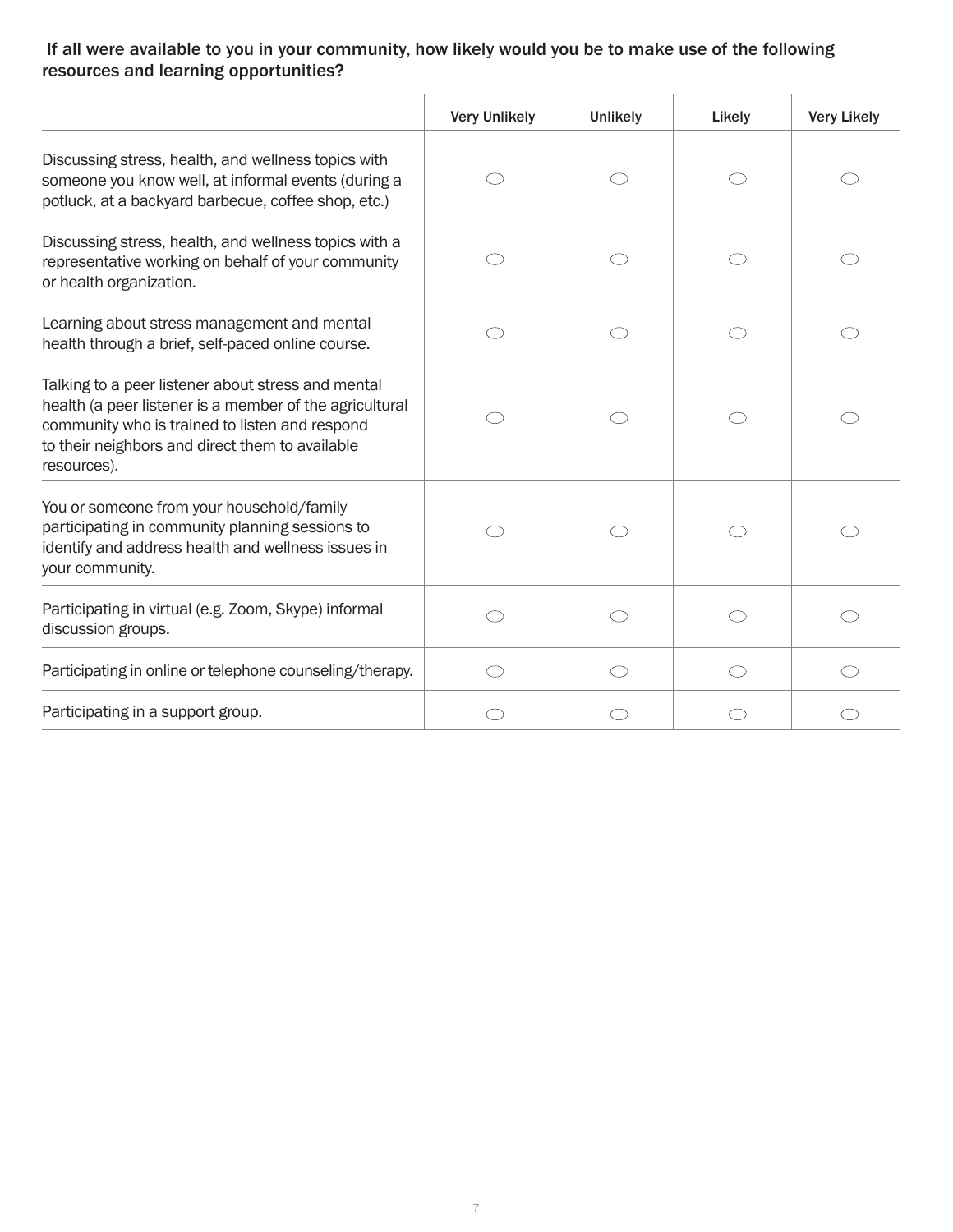### State/territory/county you live in:

- Alaska
- American Samoa
- Arizona
- California
- Colorado
- $\circ$  Guam
- $\circ$  Hawaii
- $\bigcirc$  Idaho
- Micronesia
- Montana
- $\circ$  Nevada
- $\bigcirc$  New Mexico
- $\circlearrowright$  Northern Mariana Islands
- $\circ$  Oregon
- $\circ$  Utah
- Washington
- Wyoming

County you live in:

Zip code:

Age:

How many years have you worked in the agricultural industry (please enter the number of years)?

#### Gender:

- $\bigcirc$  Male
- $\circ$  Female
- $\circlearrowright$  Non-Binary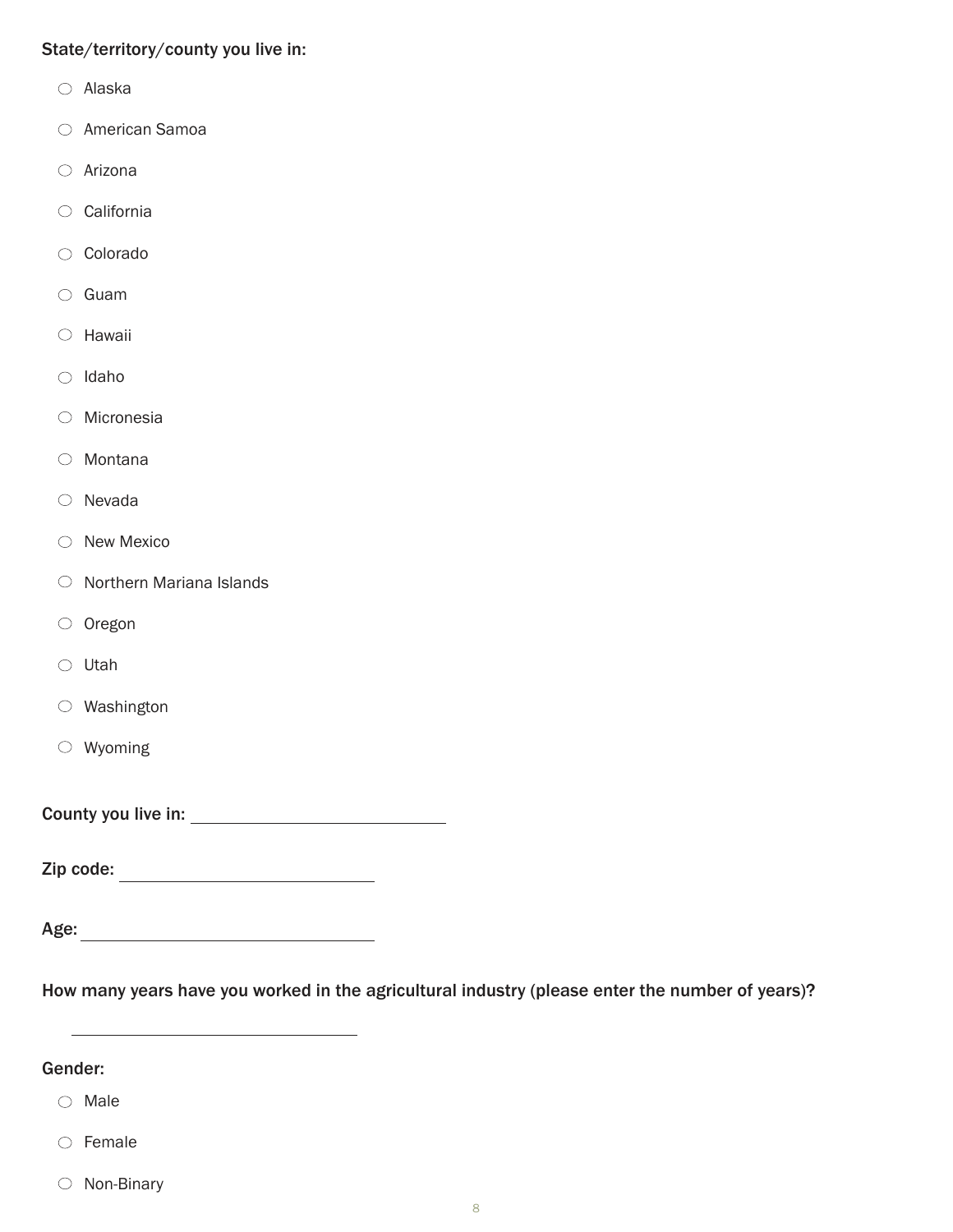#### Marital status

- $\circ$  Single
- $\circlearrowright$  Cohabitating
- Married
- Divorced
- Widow/Widower

#### Marital status

- White or European American
- $\bigcirc$  Hispanic or Latino(a)
- Black or African American
- $\circ$  Asian or Asian American
- American Indian or Alaskan Native
- $\bigcirc$  Middle Eastern or North African
- $\circ$  Native Hawaiian or Pacific Islander
- $\bigcirc$  Multi-ethnic
- O Other (please specify):  $\qquad \qquad$
- $\circlearrowright$  Prefer not to answer

What is your native language?

#### Highest level of education completed:

- $\bigcirc$  2nd/3rd grade
- $\circ$  8th grade
- High School Diploma or GED
- $\circ$  Trade School or Associates Degree
- Some College
- $\bigcirc$  Bachelors Degree
- $\circ$  Masters Degree
- O Doctoral Degree/Terminal Degree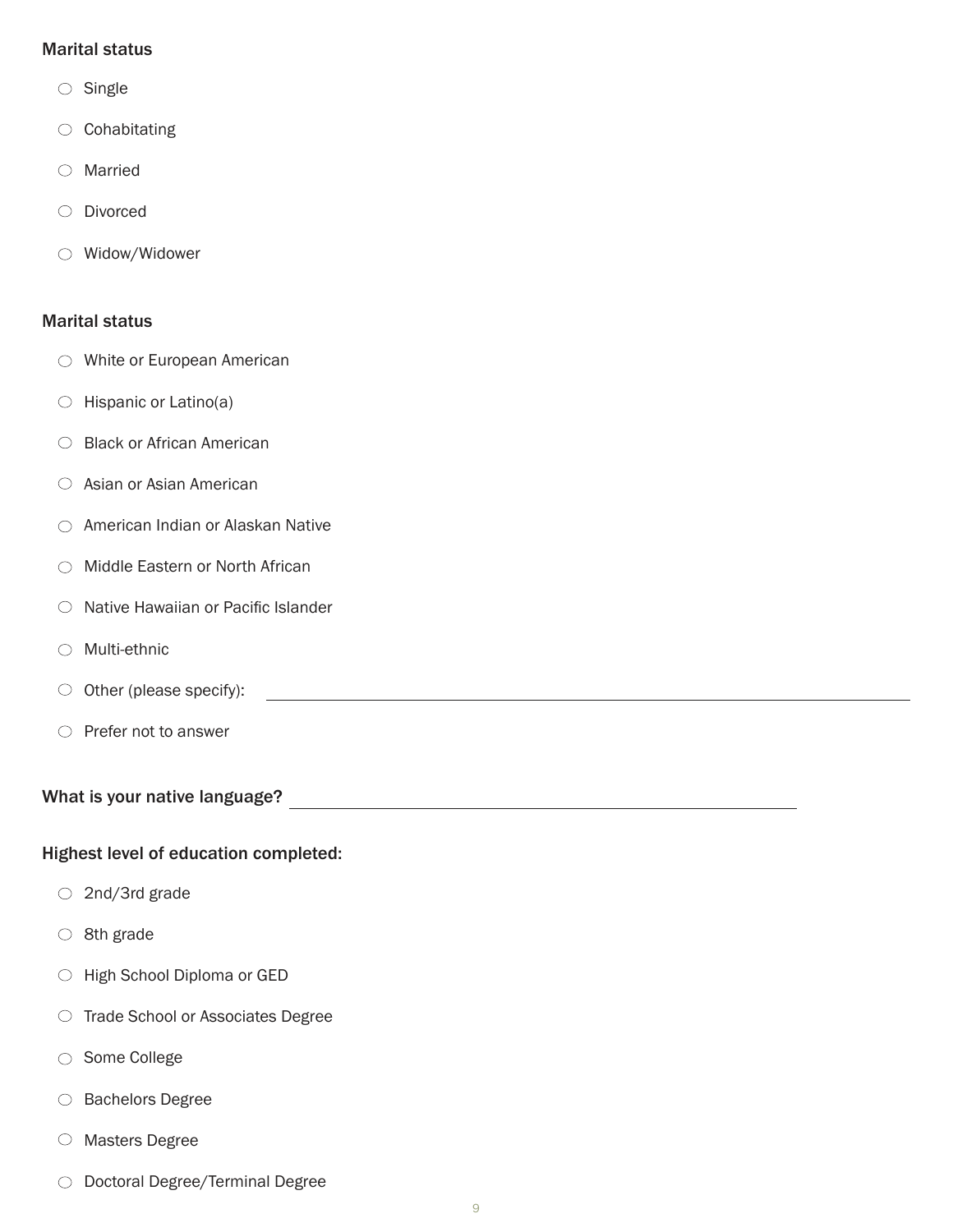How many months of the year do you work on farm/ranch?

| ◯          | $\mathbf{1}$ |
|------------|--------------|
| $\circ$ 2  |              |
| $\circ$ 3  |              |
| $\circ$ 4  |              |
| $\circ$ 5  |              |
| $\circ$ 6  |              |
| $\circ$ 7  |              |
| $\circ$ 8  |              |
| $\circ$ 9  |              |
| $\bigcirc$ | 10           |
| $\bigcirc$ | 11           |
| $\bigcirc$ | 12           |

### In addition to working on the farm or ranch, how many additional jobs do you currently hold?

| $\circ$ 1 |      |  |
|-----------|------|--|
| $\circ$ 2 |      |  |
| $\circ$ 3 |      |  |
| $\circ$ 4 |      |  |
| $\cup$    | - 5+ |  |

#### The following best describes my work on a farm or ranch:

- $\bigcirc$  Part-time
- $\circ$  Full-time

#### Please indicate whether you are a year-round, seasonal, or migrant farmworker.

A seasonal farmworker is a person whose principle employment is in agriculture on a seasonal basis and does not move/travel with the crops.

 A migrant farmworker establishes a temporary home during the period of employment and travels with the season of the crops to do farm work.

- Year-round
- $\circ$  Seasonal
- $\bigcirc$  Migrant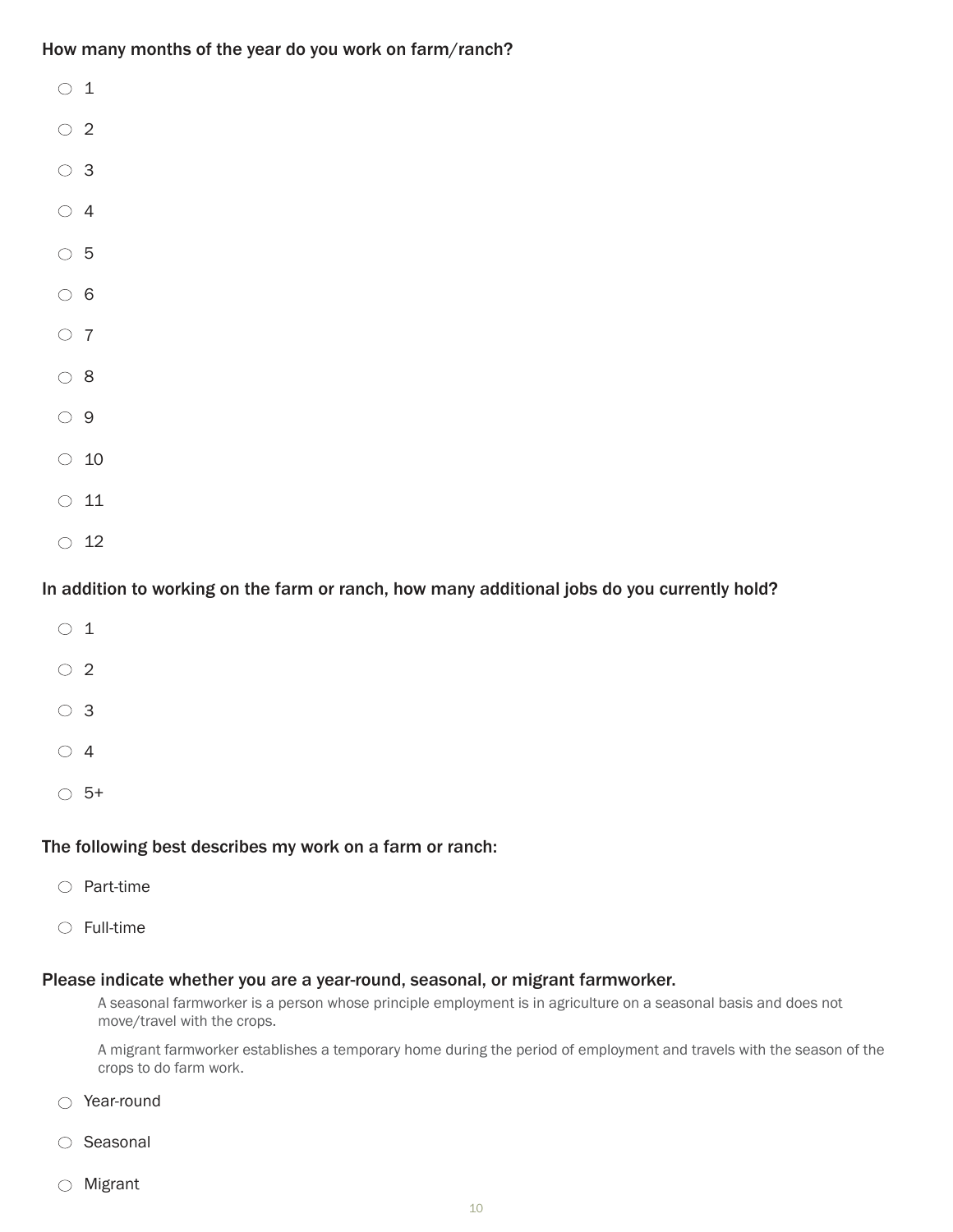End of Survey. Thank you for your participation.

Please return this survey to:

Dr. Michelle Grocke PO Box 173370 Montana State University Bozeman, MT 59717-3370



Western Regional Agricultural Stress Assistance Project (WRASAP) find resources and learn more at www.farmstress.us